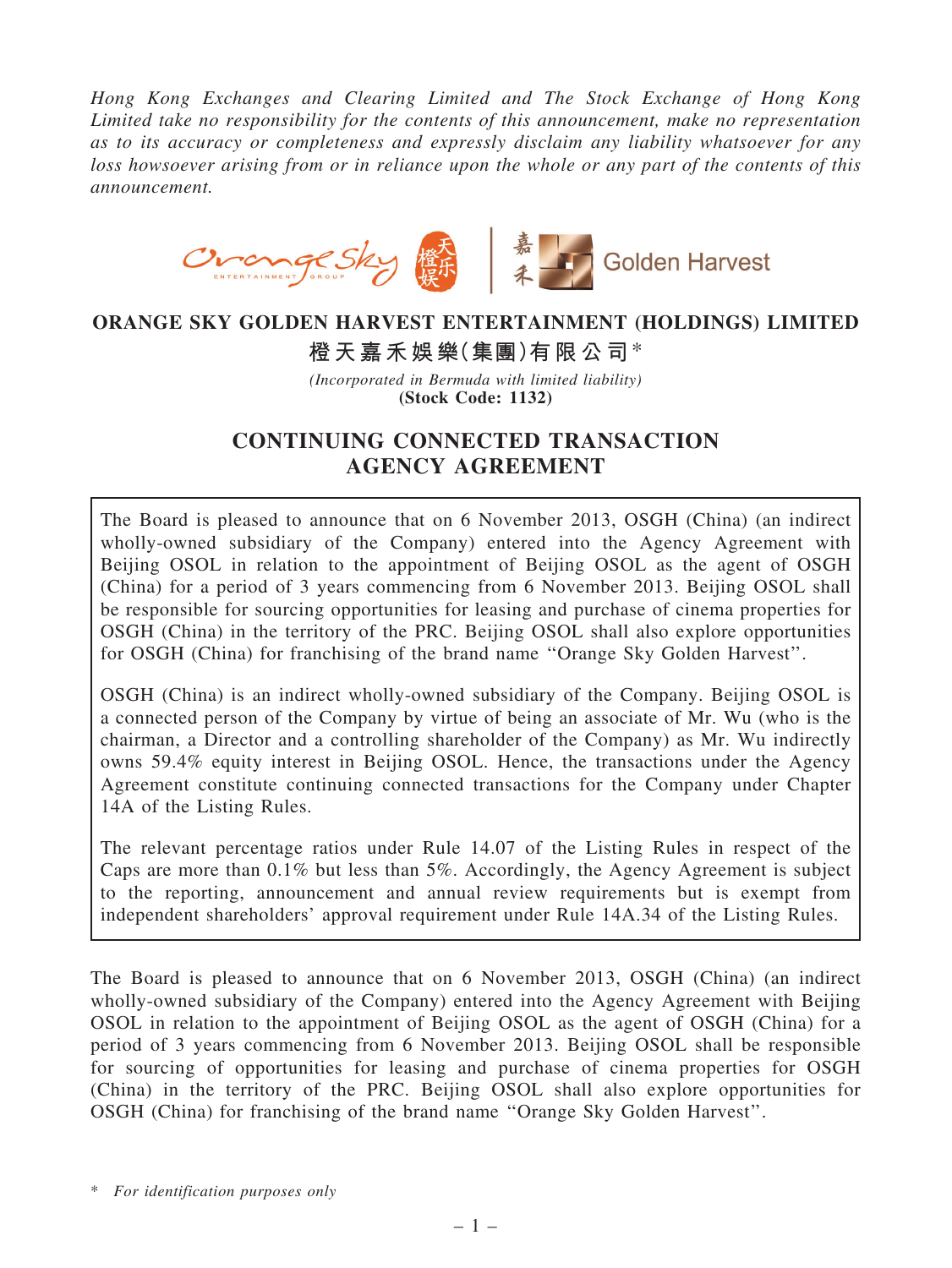The transactions under the Agency Agreement constitute continuing connected transactions under the Listing Rules. The principal terms of the Agency Agreement are as follows:

## AGENCY AGREEMENT

| Date:             | 6 November 2013                                                                                                                                                                                                                                                                                                                                                                         |                                                                                                                                                                                                                                                 |
|-------------------|-----------------------------------------------------------------------------------------------------------------------------------------------------------------------------------------------------------------------------------------------------------------------------------------------------------------------------------------------------------------------------------------|-------------------------------------------------------------------------------------------------------------------------------------------------------------------------------------------------------------------------------------------------|
| Parties:          | Principal:                                                                                                                                                                                                                                                                                                                                                                              | OSGH (China), an indirect wholly-owned<br>subsidiary of the Company.                                                                                                                                                                            |
|                   | Agent:                                                                                                                                                                                                                                                                                                                                                                                  | Beijing OSOL, a connected person.                                                                                                                                                                                                               |
| Scope of Service: | OSGH (China) appoints Beijing OSOL as its (non-<br>exclusive) agent for sourcing of opportunities for leasing<br>and purchase of cinema properties in 1st, 2nd and 3rd tier<br>cities (except Chengdu, Chongqing, Hefei and Shenyang) in<br>the PRC. Beijing OSOL shall also assist OSGH (China) in<br>the negotiation of contracts and procure the execution of<br>relevant contracts. |                                                                                                                                                                                                                                                 |
|                   |                                                                                                                                                                                                                                                                                                                                                                                         | Beijing OSOL shall provide OSGH (China) with the<br>opportunities to lease and/or acquire cinema properties and<br>provide assistance in relation to the execution of contracts.                                                                |
|                   | Golden Harvest".                                                                                                                                                                                                                                                                                                                                                                        | Beijing OSOL shall also explore opportunities for OSGH<br>(China) for the franchising of the brand name "Orange Sky                                                                                                                             |
|                   | Beijing OSOL for follow up.                                                                                                                                                                                                                                                                                                                                                             | Within the term of the Agency Agreement, OSGH (China)<br>undertakes to, on a priority basis upon the same terms and<br>conditions, appoint Beijing OSOL as its agent for cinemas<br>business development and to pass the project information to |
| Term:             | 2013.                                                                                                                                                                                                                                                                                                                                                                                   | For a period of 3 years commencing from 6 November                                                                                                                                                                                              |
|                   |                                                                                                                                                                                                                                                                                                                                                                                         | OSGH (China) and Beijing OSOL shall negotiate in good<br>faith the renewal of the Agency Agreement provided that<br>Beijing OSOL has no material default.                                                                                       |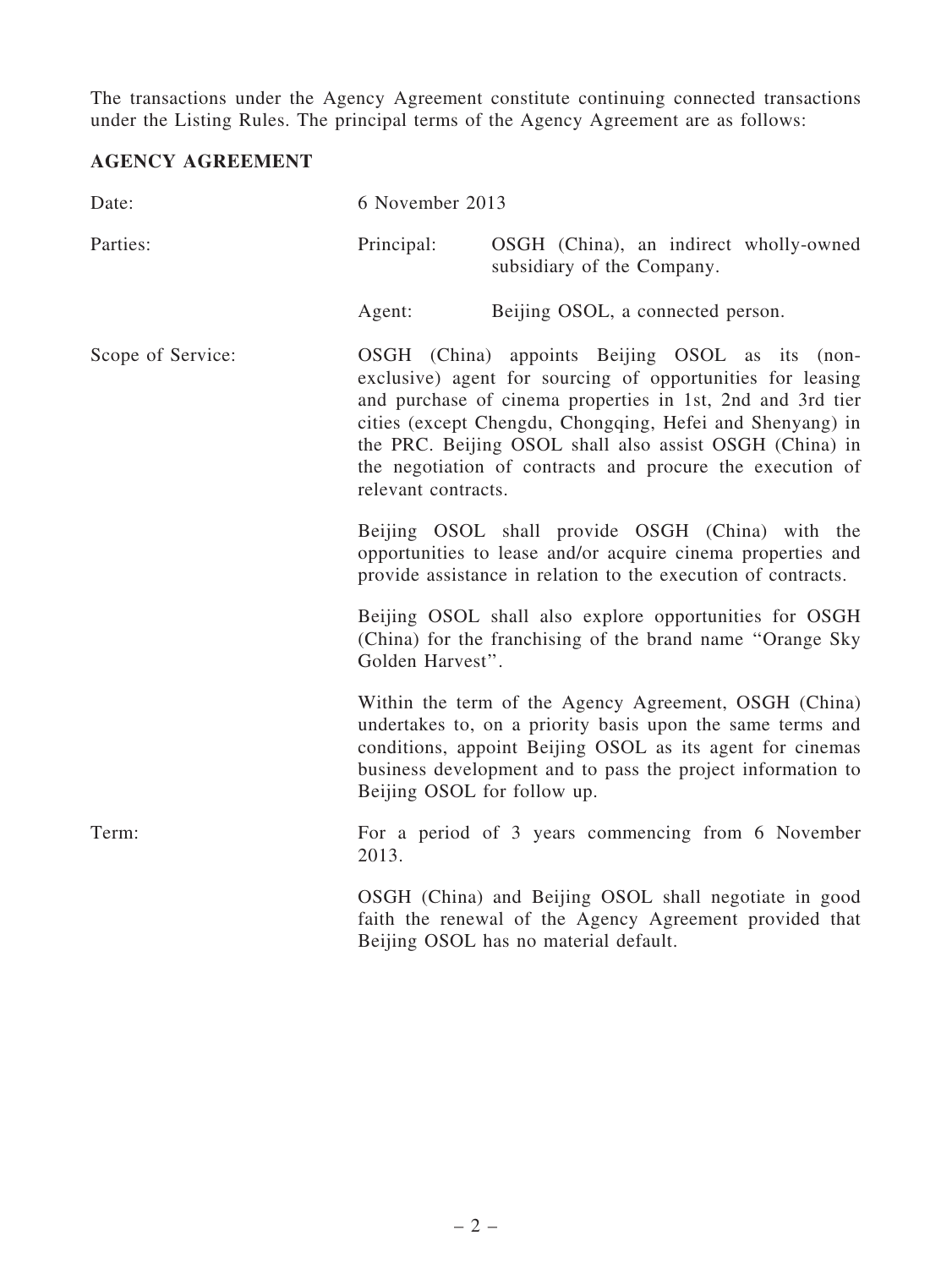Payment Term (Lease): If Beijing OSOL successfully procures the execution of a lease agreement for the cinema project which it refers to OSGH (China), OSGH (China) shall pay the following service fees to Beijing OSOL:

- 1. Basic service fee of RMB50,000 (approximately equivalent to HK\$63,500) per screen;
- 2. Additional service fee in accordance with the rent free periods so agreed in the relevant lease agreement, as follows:
	- a. For 1st tier cities, if the rent free period exceeds 6 months, OSGH (China) shall pay to Beijing OSOL an additional fee being 30% of the corresponding rental (exclusive of management fee) of the excess rent free period, subject to a cap of RMB400,000 (approximately equivalent to HK\$508,000);
	- b. For 2nd tier cities, if the rent free period exceeds 9 months, OSGH (China) shall pay to Beijing OSOL an additional fee being 20% of the corresponding rental (exclusive of management fee) of the excess rent free period, subject to a cap of RMB200,000 (approximately equivalent to HK\$254,000);
	- c. For 3rd tier cities, if the rent free period exceeds 12 months, OSGH (China) shall pay to Beijing OSOL an additional fee being 20% of the corresponding rental (exclusive of management fee) of the excess rent free period, subject to a cap of RMB200,000 (approximately equivalent to HK\$254,000).

OSGH (China) shall make a one off payment of the aforesaid service fees to Beijing OSOL within 10 working days from the date on which the relevant lease agreement comes into effect.

Payment Term (Acquisition): If Beijing OSOL successfully procures the execution of a property purchase agreement for the cinema project which it refers to OSGH (China), OSGH (China) shall pay to Beijing OSOL a service fee of 1% of the total consideration of the purchase price of the relevant property.

> OSGH (China) shall make a one off payment of the aforesaid service fee to Beijing OSOL within 10 working days from the date on which the relevant property purchase agreement comes into effect.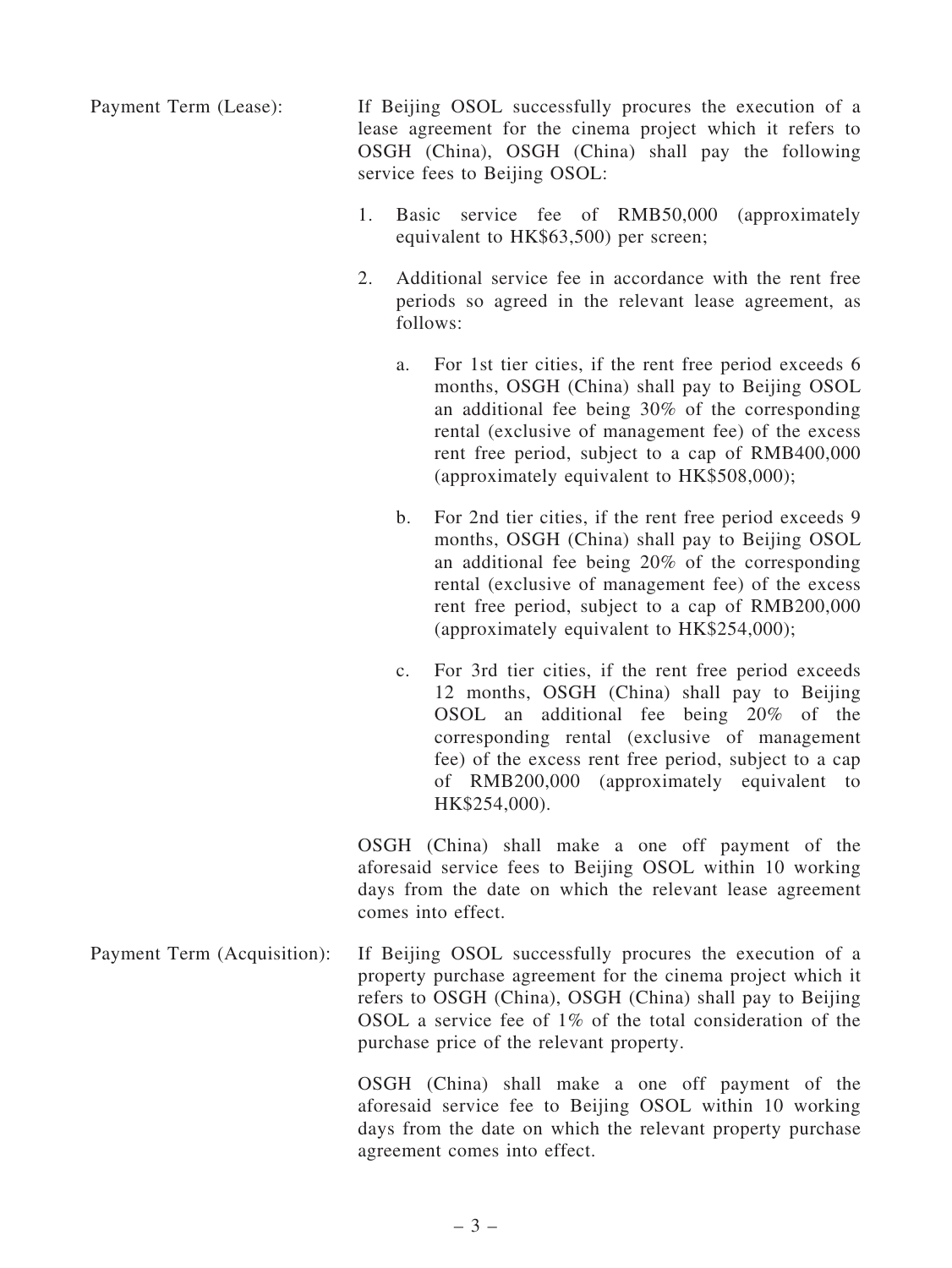Payment Term (Franchising): If Beijing OSOL successfully procures the execution of a franchising agreement by OSGH (China) and a franchisee, OSGH (China) shall pay to Beijing OSOL a one off service fee of 10% of the franchising fee. If pursuant to the relevant franchising agreement the franchising fee exceeds RMB200,000 (approximately equivalent to HK\$254,000), OSGH (China) shall pay to Beijing OSOL an additional service fee being 20% of the excess part.

> OSGH (China) shall make a one off payment of the aforesaid service fees to Beijing OSOL within 10 working days from the date on which the relevant franchising agreement comes into effect.

#### ANNUAL CAPS AND BASIS FOR DETERMINING THE ANNUAL CAPS

The annual caps in respect of the transactions contemplated under the Agency Agreement for the years ending 31 December 2013, 31 December 2014, 31 December 2015 and 31 December 2016 shall be as follows:

| (a) | For the year ending 31 December 2013<br>(from 6 November 2013 to 31 December 2013) | Approximately<br>RMB4,000,000<br>(equivalent to<br>HK\$5,080,000)   |
|-----|------------------------------------------------------------------------------------|---------------------------------------------------------------------|
| (b) | For the year ending 31 December 2014<br>(from 1 January 2014 to 31 December 2014)  | Approximately<br>RMB16,000,000<br>(equivalent to<br>HK\$20,320,000) |
| (c) | For the year ending 31 December 2015<br>(from 1 January 2015 to 31 December 2015)  | Approximately<br>RMB16,500,000<br>(equivalent to<br>HK\$20,955,000) |
| (d) | For the year ending 31 December 2016<br>(from 1 January 2016 to 5 November 2016)   | Approximately<br>RMB17,000,000<br>(equivalent to<br>HK\$21,590,000) |

The terms of the Agency Agreement were negotiated on arm's length basis and are on normal commercial terms. The Caps are determined based on the estimated service fee and additional service fee payable by OSGH (China) to Beijing OSOL for the latter's agency services in sourcing opportunities for the leasing and/or acquiring certain number of screens, procuring execution of cinema property lease agreement(s) with additional rent free period, procuring acquisition of cinema property and procuring execution of franchising agreement(s).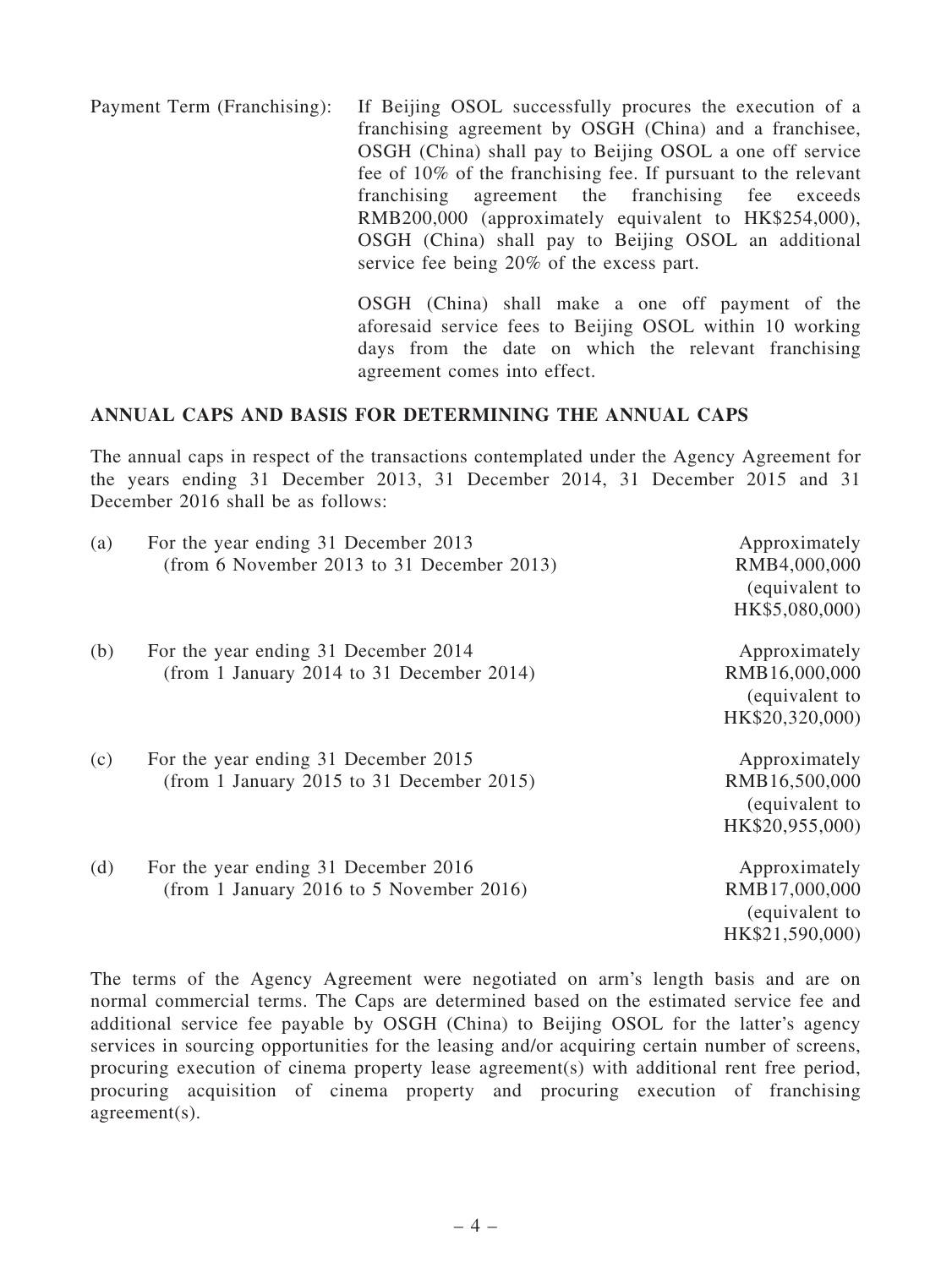## REASONS FOR AND BENEFITS OF ENTERING INTO THE AGENCY **AGREEMENT**

Beijing OSOL is a company incorporated in the PRC. Its principal business activity is to provide agency services for the exploration of business development opportunities for cinemas operation.

Beijing OSOL possesses extensive network and first hand information about the property market for cinemas operation in the PRC and the appointment of Beijing OSOL to provide the agency services by entering into of the Agency Agreement will assist the Group to source and secure suitable premises at prime location in priority basis for the development of its cinemas operation in the PRC. Depending on its business strategy and development plan, the Group may lease or acquire such properties for cinemas operation.

The granting of franchises to potential franchisees to use the brand name ''Orange Sky Golden Harvest'' will extend the brand awareness and business scale within the region. It will also enable the Group to explore future business development opportunity.

The Directors (including the independent non-executive Directors) are of the view that the Agency Agreement has been entered into in the ordinary and usual course of business of the Group and is on normal commercial terms and is fair and reasonable and in the interests of the Company and its shareholders as a whole. The Directors (including the independent nonexecutive Directors) also believe that the Caps of the Agency Agreement are fair and reasonable.

## INFORMATION REGARDING THE COMPANY, OSGH (CHINA) AND BEIJING OSOL

## The Company

The Company is a company incorporated in Bermuda with limited liability, the shares of which are listed on the Main Board of the Stock Exchange.

The principal business activities of the Group are in production, financing, distribution and theatrical exhibition of motion pictures. As of 6 November 2013, the Group operated 74 cinemas with 552 screens across China, Hong Kong, Taiwan and Singapore and is a leading distributor in the region.

#### OSGH (China)

OSGH (China) is a company incorporated in the PRC and an indirect wholly-owned subsidiary of the Company.

#### Beijing OSOL

Beijing OSOL is a company incorporated in the PRC and its principal business activity is to provide agency services for the development of cinemas projects. It is a joint venture which is 60% owned by 北京橙天影院投資管理有限公司 (Beijing Orange Sky Cinema Investment Management Co., Ltd.\*) (a company owned by Mr. Wu as to 99%), 19% by OSGH (China) and 21% by a PRC citizen (an independent third party).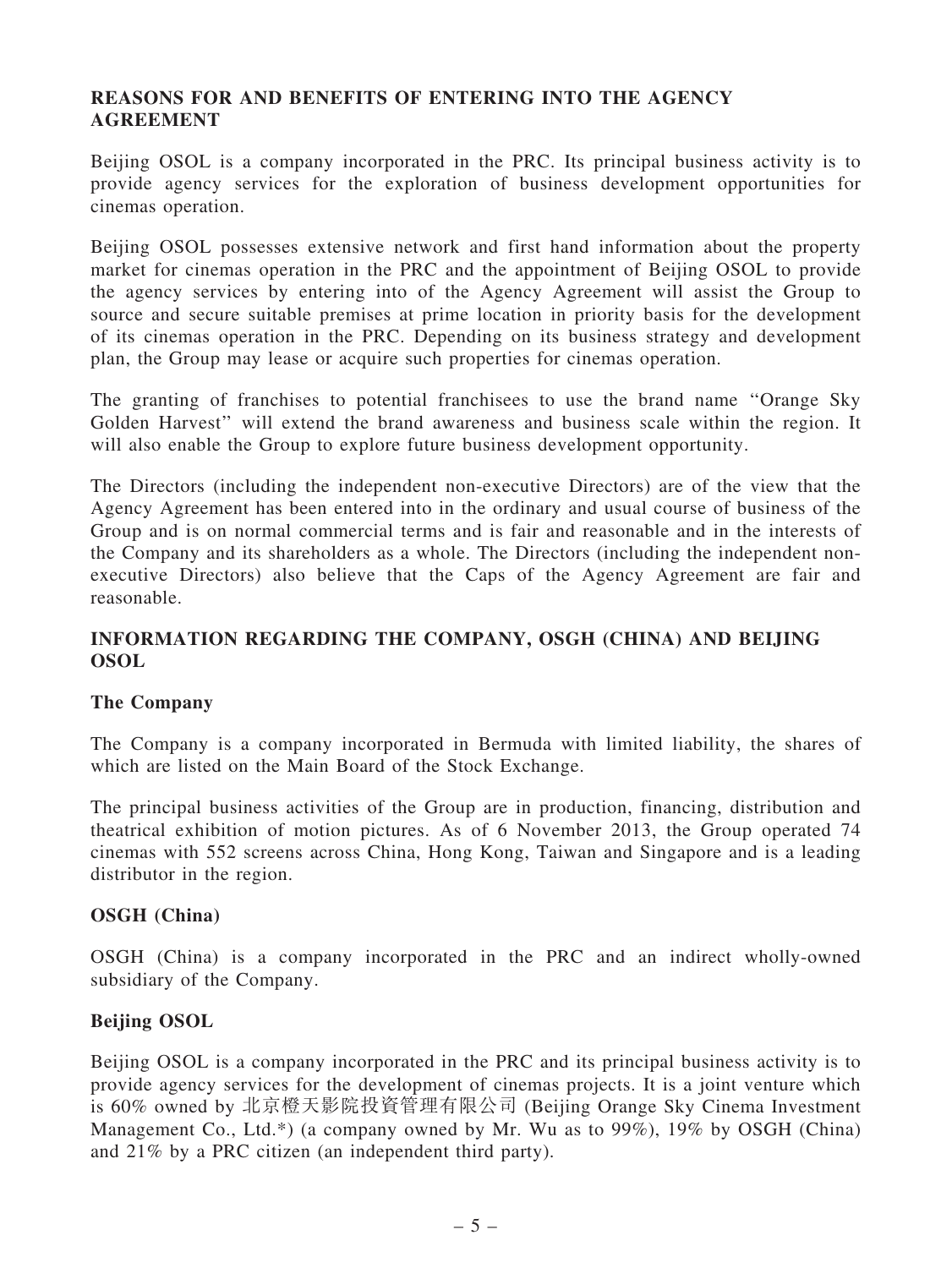## LISTING RULES IMPLICATIONS

The transactions under the Agency Agreement constitute continuing connected transactions for the Company under Chapter 14A of the Listing Rules.

Mr. Wu indirectly owns 59.4% equity interest in Beijing OSOL. Mr. Wu is the chairman, a Director and a controlling shareholder of the Company and is interested in an aggregate of approximately 60.41% of the total issued share capital of the Company as at the date of this announcement. Accordingly, Beijing OSOL is an associate of Mr. Wu and a connected person of the Company and the Agency Agreement and the transactions contemplated thereunder constitute continuing connected transactions of the Company.

As the relevant percentage ratios under Rule 14.07 of the Listing Rules in respect of the Caps are more than 0.1% but less than 5%, the Agency Agreement is subject to the reporting, announcement and annual review requirements but is exempt from independent shareholders' approval requirement under Rule 14A.34 of the Listing Rules.

Ms. Wu Keyan (a director) is the sister of Mr. Wu and is an associate of Mr. Wu under Chapter 14A of the Listing Rules. In view of their interests above, Mr. Wu and Ms. Wu Keyan have abstained from voting on the relevant board resolution for approving the Agency Agreement. To the best knowledge, information and belief of the Directors having made all reasonable enquiries, other than Mr. Wu and Ms. Wu Keyan, none of the Directors has material interest in the transactions contemplated under the Agency Agreement and none of them is required to abstain from voting on the relevant board resolution.

#### DEFINITIONS

In this announcement, unless the context otherwise requires, the following terms have the following meaning when used herein:

| "Agency Agreement" | The agency agreement entered into between OSGH (China)<br>and Beijing OSOL dated 6 November 2013 in connection<br>with the agency services provided by Beijing OSOL. |
|--------------------|----------------------------------------------------------------------------------------------------------------------------------------------------------------------|
| "Beijing OSOL"     | 北京橙天橙地文化咨詢有限公司 (Beijing Orange Sky<br>Orange Land Cultural Consultancy Co., Ltd.*), a company<br>established in the PRC and 59.4% beneficially owned by<br>Mr. Wu.   |
| "Board"            | The board of Directors.                                                                                                                                              |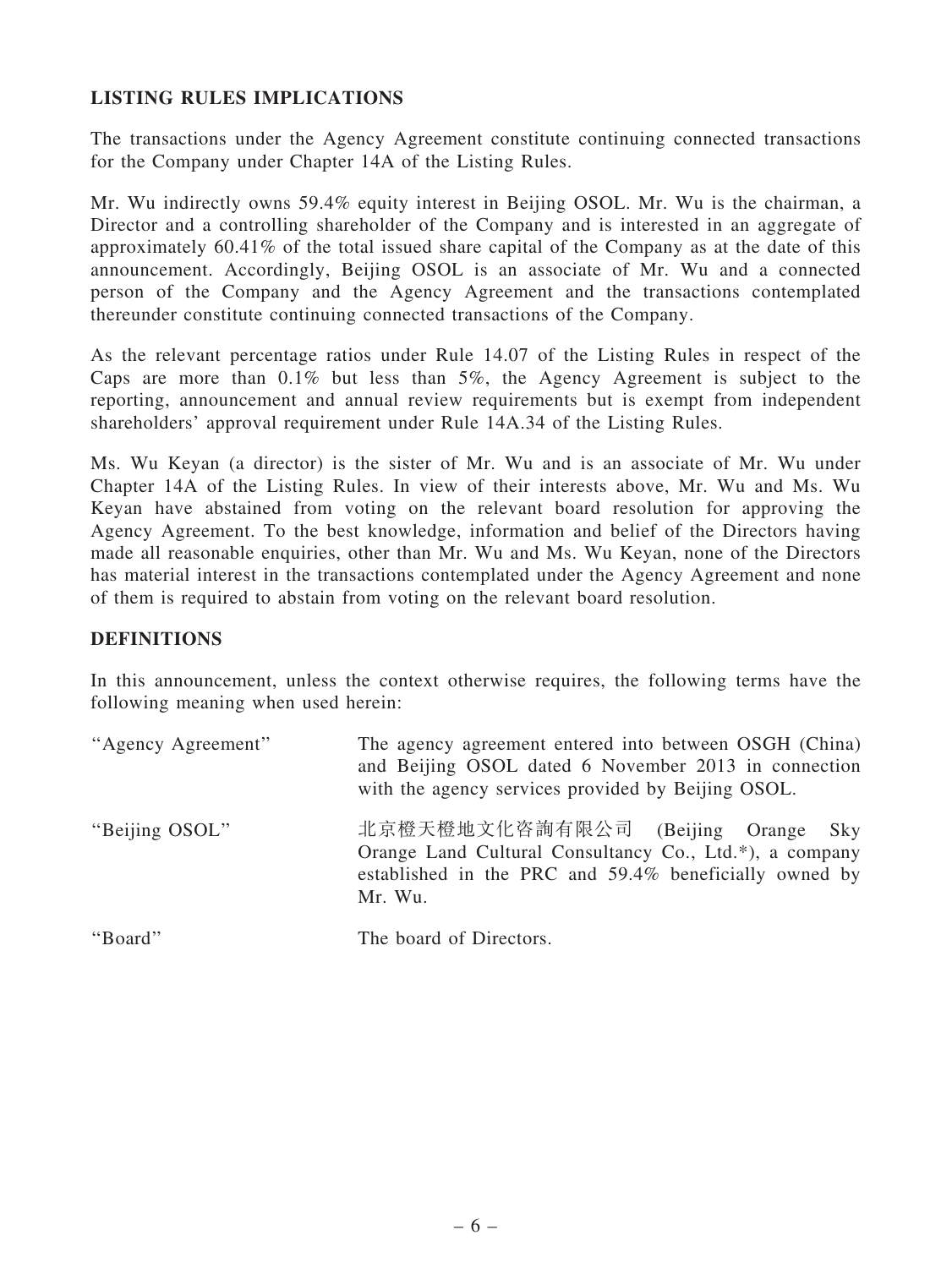| "Caps"                    | For the purpose of Chapter 14A of the Listing Rules, means<br>the proposed annual caps of the transactions contemplated<br>under the Agency Agreement for the year ending 31<br>December 2013 (from 6 November 2013 to 31 December<br>2013, the year ending 31 December 2014 (from 1 January<br>2014 to 31 December 2014), the year ending 31 December<br>2015 (from 1 January 2015 to 31 December 2015), and the<br>year ending 31 December 2016 (from 1 January 2016 to 5<br>November 2016) as set out in the section headed "Annual"<br>Caps" in this announcement. |
|---------------------------|------------------------------------------------------------------------------------------------------------------------------------------------------------------------------------------------------------------------------------------------------------------------------------------------------------------------------------------------------------------------------------------------------------------------------------------------------------------------------------------------------------------------------------------------------------------------|
| "Company"                 | Orange Sky Golden Harvest Entertainment (Holdings)<br>Limited, a company incorporated in Bermuda with limited<br>liability, the shares of which are listed on the Main Board of<br>the Stock Exchange.                                                                                                                                                                                                                                                                                                                                                                 |
| "Director(s)"             | The director(s) of the Company.                                                                                                                                                                                                                                                                                                                                                                                                                                                                                                                                        |
| "Group"                   | The Company together with its subsidiaries.                                                                                                                                                                                                                                                                                                                                                                                                                                                                                                                            |
| "HK\$"                    | Hong Kong Dollars, the lawful currency in Hong Kong.                                                                                                                                                                                                                                                                                                                                                                                                                                                                                                                   |
| "Hong Kong"               | The Hong Kong Special Administrative Region of the<br>People's Republic of China.                                                                                                                                                                                                                                                                                                                                                                                                                                                                                      |
| "Listing Rules"           | The Rules Governing the Listing of Securities on the Stock<br>Exchange.                                                                                                                                                                                                                                                                                                                                                                                                                                                                                                |
| "Mr. Wu"                  | Mr. Wu Kebo, chairman, Director and controlling<br>shareholder of the Company and is interested in an<br>aggregate of approximately 60.41% of the total issued share<br>capital of the Company as at the date of this announcement.                                                                                                                                                                                                                                                                                                                                    |
| "OSGH (China)"            | Orange Sky Golden Harvest Cinemas (China) Co. Ltd. (橙<br>天嘉禾影城 (中國) 有限公司), a company incorporated in<br>the PRC and an indirect wholly-owned subsidiary of the<br>Company.                                                                                                                                                                                                                                                                                                                                                                                             |
| "PRC"                     | The People's Republic of China, which for the purpose of<br>this announcement excludes Hong Kong, Taiwan<br>and<br>Macao.                                                                                                                                                                                                                                                                                                                                                                                                                                              |
| "RMB"                     | Renminbi, the lawful currency in the PRC.                                                                                                                                                                                                                                                                                                                                                                                                                                                                                                                              |
| "Stock Exchange"          | The Stock Exchange of Hong Kong Limited.                                                                                                                                                                                                                                                                                                                                                                                                                                                                                                                               |
| $\cdot \cdot \mathcal{A}$ | Per cent.                                                                                                                                                                                                                                                                                                                                                                                                                                                                                                                                                              |